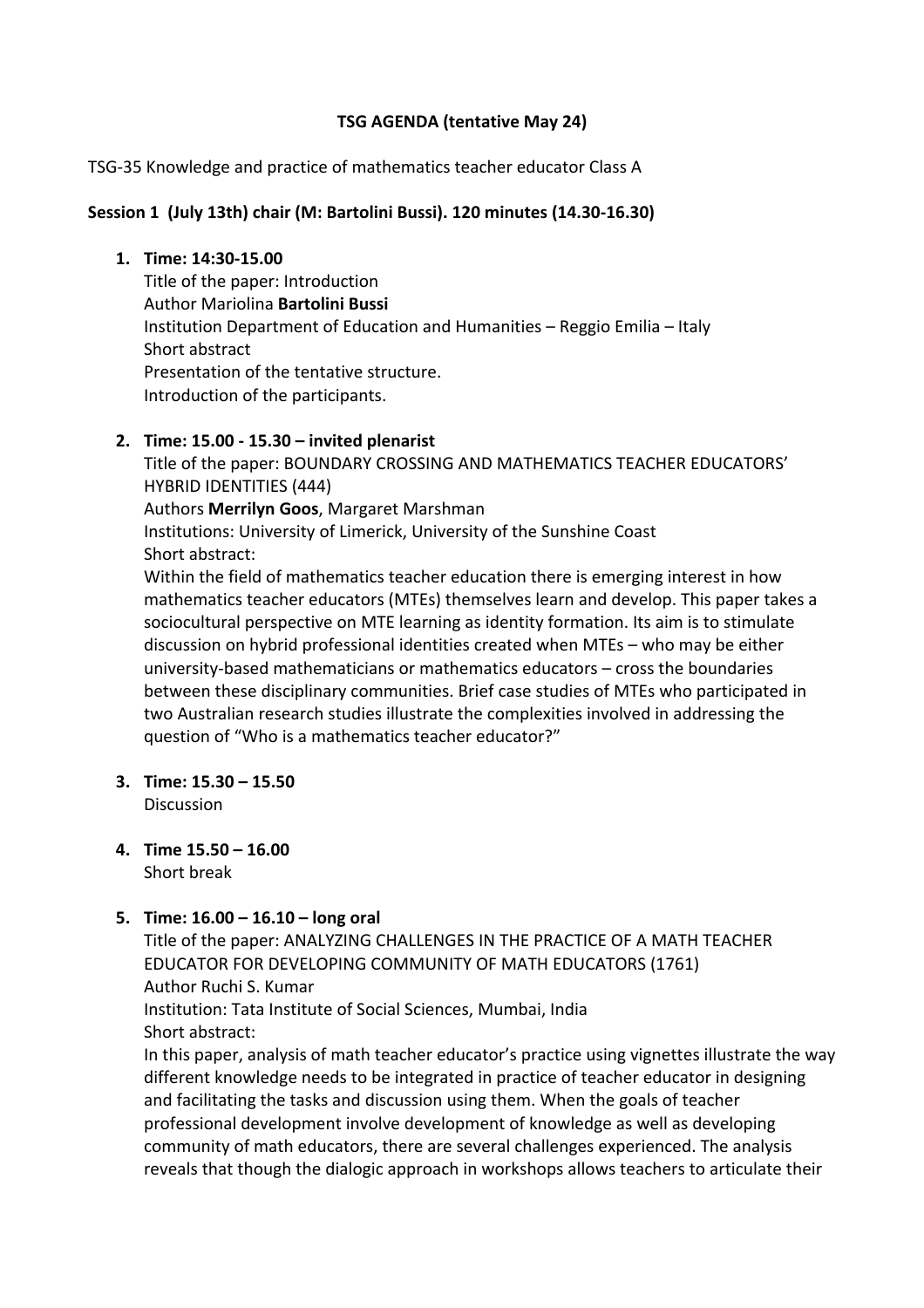thoughts and ideas. Further research is needed to identify the knowledge and practice of math teacher educators for developing the sense of the community.

**6. Time 16-10-16.15**

**Discussion** 

# **7. Time 16.15-16.25 – long oral**

Title of the paper MATHEMATICS AND SCIENCE TEACHER EDUCATORS LEARNING INDUCED BY COMMON RESEARCH ON PROFESSIONAL VISION (885) Author: Nada Vondrova Istituiton : Charles University, Faculty of Education, Czech, CZ Short abstract: The article reports on the experience of a biology teacher educator (the first author) and a mathematics teacher educator (the second author) which started as collaborative research on professional vision but gradually became a learning experience for them. Thanks to their collaborative efforts, they not only developed their competence as researchers but also as teachers in subject education courses. The aim of the article is to bring insight into their learning process.

**8. Time 16.25-16.30**

Discussion

# **Session 2 (July 14th) - chair Nada Vondrova - LESSON STUDY. 90 minutes 19.30-21.00**

**0. Introduction** (Lesson study)

# **1. Time 19.30 – 19.40 – Long oral**

Title of the paper: USING A COMMUNITY OF PRACTICE PERSPECTIVE TO ANALYZE MATHEMATICS TEACHER EDUCATOR LEARNING DURING LESSON STUDY (1296) Authors: **Melissa Sot**o, Lara Dick , Mollie Appelgate, Dittika Gupta Institutions: San Diego State University, Bucknell University, Iowa State University , Midwestern State University. US

Short abstract:

This presentation will share research on the use of lesson study for mathematics teacher educators' (MTEs) professional development. Using Wenger's (1998) Social Theory of Learning framework based in communities of practice, we demonstrate how mathematics teacher educators' learning changed across the process of the lesson study. We share examples of learning and discuss the benefits and implications of lesson study for mathematics teacher educators' professional development.

# **2. Time 19.40-19.45**

**Discussion** 

# **3. Time 19.45 – 19.55 - long oral**

Title of the paper: CHARACTERIZING MATHEMATICS TEACHING RESEARCH SPECIALISTS' MENTORING IN THE CONTEXT OF CHINESE LESSON STUDY (1828) Author(s): **Zhenzhen He,** feishi Gu, lingyuan Gu Institution : Shanghai Normal University, Shanghai, CN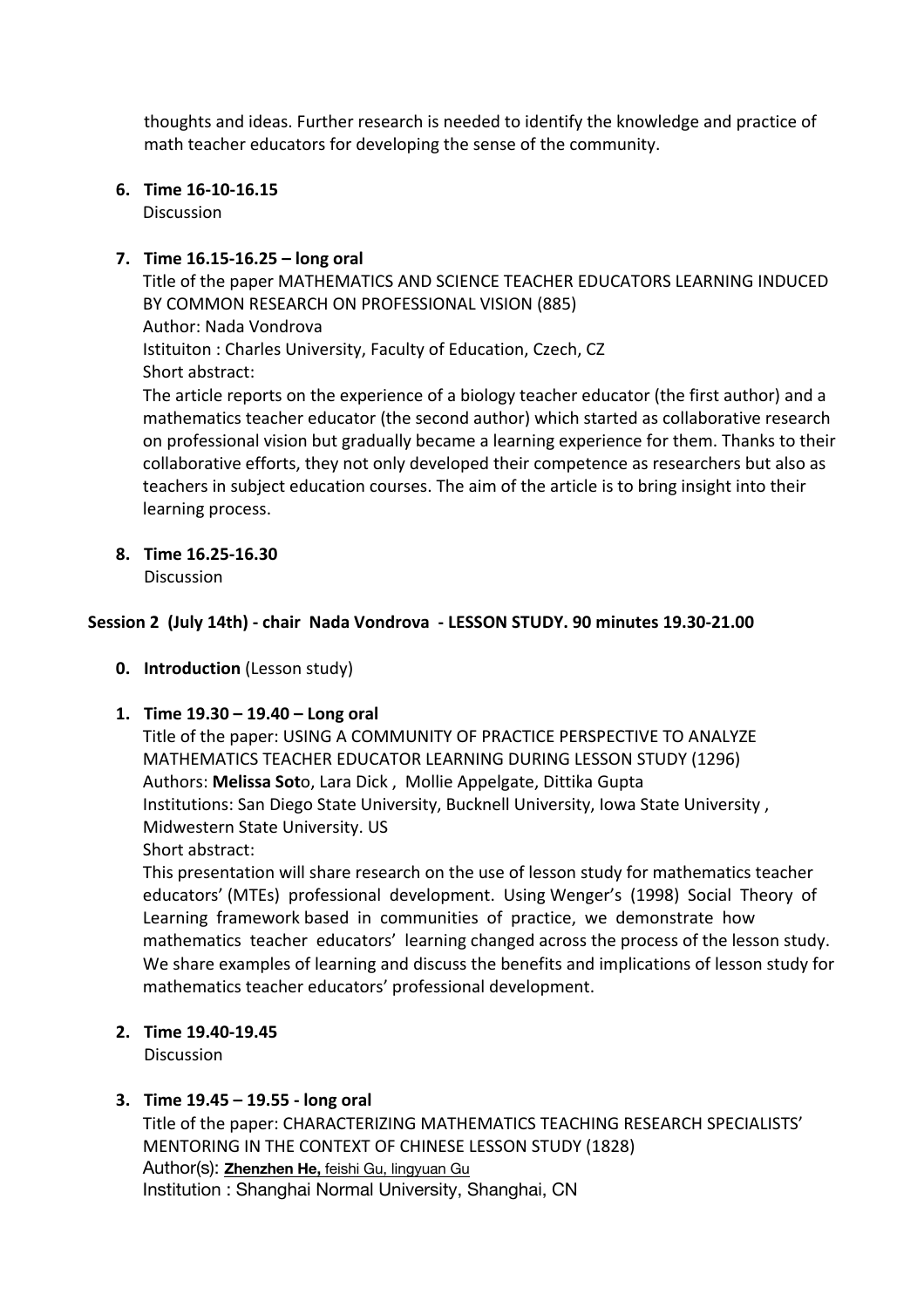### Short abstract

This study examines how mathematics teaching research specialists mentor practicing teachers during post-lesson debriefs of a lesson study in China. Based on a systematic, fine-grained analysis of 107 hours of videotaped mentoring meetings of 20 groups of teachers and teaching research specialists from different elementary schools, this studyreveals that the Chinese teaching research specialists pay a great deal of attention to practical knowledge which consists of setting students' learning goals, designing instructional tasks, formative assessment of students' learning and improving instructional behaviors. Less attention is paid to mathematics content knowledge and general pedagogical knowledge. Meanwhile, the teaching research specialists tend to comment on lessons in general and address anticipated problems based on their previous experience, and pay less attention to address issues raised by the teachers or engage in dynamic dialogue with them. On the basis of the data analysis, a framework for analyzing mentoring activities emerges. The strengths and weaknesses of the teaching research specialists' mentoring strategies are identified through the framework, and suggestions to improve the teaching research specialists' mentoring strategies are discussed.

### **4. Time 19.55-20.00**

**Discussion** 

# **5. Time 20.00 – 20.05 – short oral**

Title of the paper: DIDACTICAL SUITABILITY CRITERIA USED BY ITALIAN TEACHERS IN LESSON STUDIES (1447)

Authors: **Carola Manolino**, Viviane Hummes \* (physicall present), Adriana Breda, Alicia Sánchez , Vicenç Font

Institutions: University of Torino, University of Barcelona

Short abstract

This paper aims to identify the Didactical Suitability Criteria used by a group of Italian teachers participating in Lesson Studies. The written reflections and report documents such as the Lesson Plans - are qualitatively analysed. The results suggest that all the Didactical Suitability Criteria are considered: the Epistemic, Cognitive, Interactional and Ecological criteria are particularly prominent; the Emotional and Mediational criteria sporadically appear. These criteria are shared in the practices of these teachers, but implicitly considered. As the Didactic Suitability framework makes them explicit, we suggest that it can be implemented in Lesson Study procedures as a guide for the a-priori analysis of contents, objects and practices.

# **6. Time: 20.05-20.10 – short oral**

Title of the paper: THE LESSON STUDYS CULTURAL TRANSPOSITION: FROM CHINESE LESSON STUDY TO ITALIAN LESSON STUDY (245)

Authors: **Alessandro Ramploud**, Maria Mellone, Silvia Funghi, Simone Esposito. Institutions. University of Pisa, University of Naples, Italy Short Abstract

This work aims to show the process of deconstruction, functional to start a Cultural Transposition (CT). Starting from the awareness of the "disorientation" generated by different cultural approaches to mathematics teaching, this process aims to produce versions of a didactic practice that are compatible with other cultural context and are suitable to support changes in teachers' beliefs.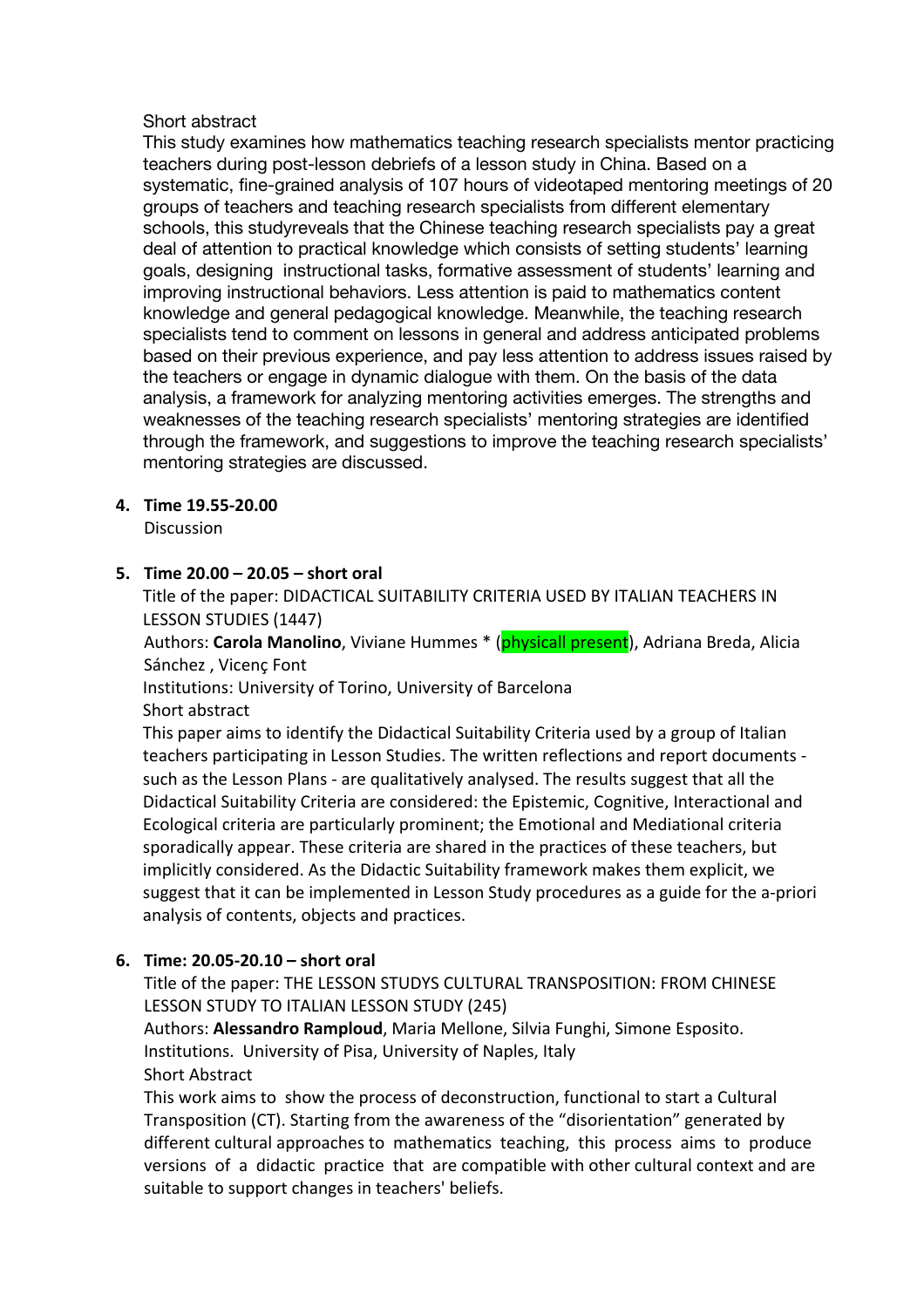# **7. Time: 20.10-20.15 - short oral**

Title of the paper: USING A NESTED STRUCTURE OF LESSON STUDY APPROACH: A SELF-STUDY AS A MATHEMATICS TEACHER EDUCATOR (985) Author: Yinkang Wu \* (physicall present) Institution: East China Normal University, CN Short abstract In this paper, I report a nested structure of lesson study approach adopted in working with my preservice mathematics teachers during the course entitled Design of Mathematics Teaching. The underlying consideration and activities of each phase of lesson study at levels of mathematics teacher educator and preservice secondary teachers are both presented. I provide some preliminary findings regarding the effect of this approach on both the enrolled preservice secondary teachers and myself. This paper concludes with a discussion of the lessons learned and suggestions for further study.

### **8. Time: 20.15- 20.20– short oral**

Title of the paper: A COLLABORATIVE WORK OF FOUR MATHEMATICS TEACHER EDUCATORS. A STUDY IN URUGUAY (716)

Author: Daniela Pages

Institution : Consejo de Formacion en Educacion, Montevideo, UY Short abstract

We report a research about collaborative work of mathematics teacher educators (MTEs) in Uruguay. A four MTEs group was created, and we proposed them to plan a lesson in the first Calculus course of the mathematics teacher education program, to implement that lesson, and analyze it in a collective way. Classic Grounded Theory was used as the methodological approach, to analyze the process and obtain an explanation. We found a theoretical model, a process we have called looking for agreements. This process is resolved by the activation and eventual mobilization of the personal theories built in practice (PTBP) of each MTE, which constitutes the core category that emerged during the study. We present the model, which comprises the main category and those which relate to it. The function of one of the MTEs as a broker, within the team, was crucial for the negotiation and collective reflection on practice.

**9. Time: 20.20– 21.00**

GENERAL DISCUSSION: LESSON STUDY

# **Session 3 (July 16th) - chair Paola Sztajin 21.30-23.00 90 minutes total**

- **0. Time 21.30 – 21.35 Introduction**
- **1. Time 21.35-21.45. long oral**

Title of the paper: TEACHER EDUCATORS' PREPARATION MODEL: EXAMPLE FROM A SUCCESSFUL PROFESSIONAL DEVELOPMENT (1990) Authors: **Paola Sztajn**, Kristen Malzahn, Reema Alnizami Institutions: North Carolina State University, Horizon Research Inc., North Carolina State University Short abstract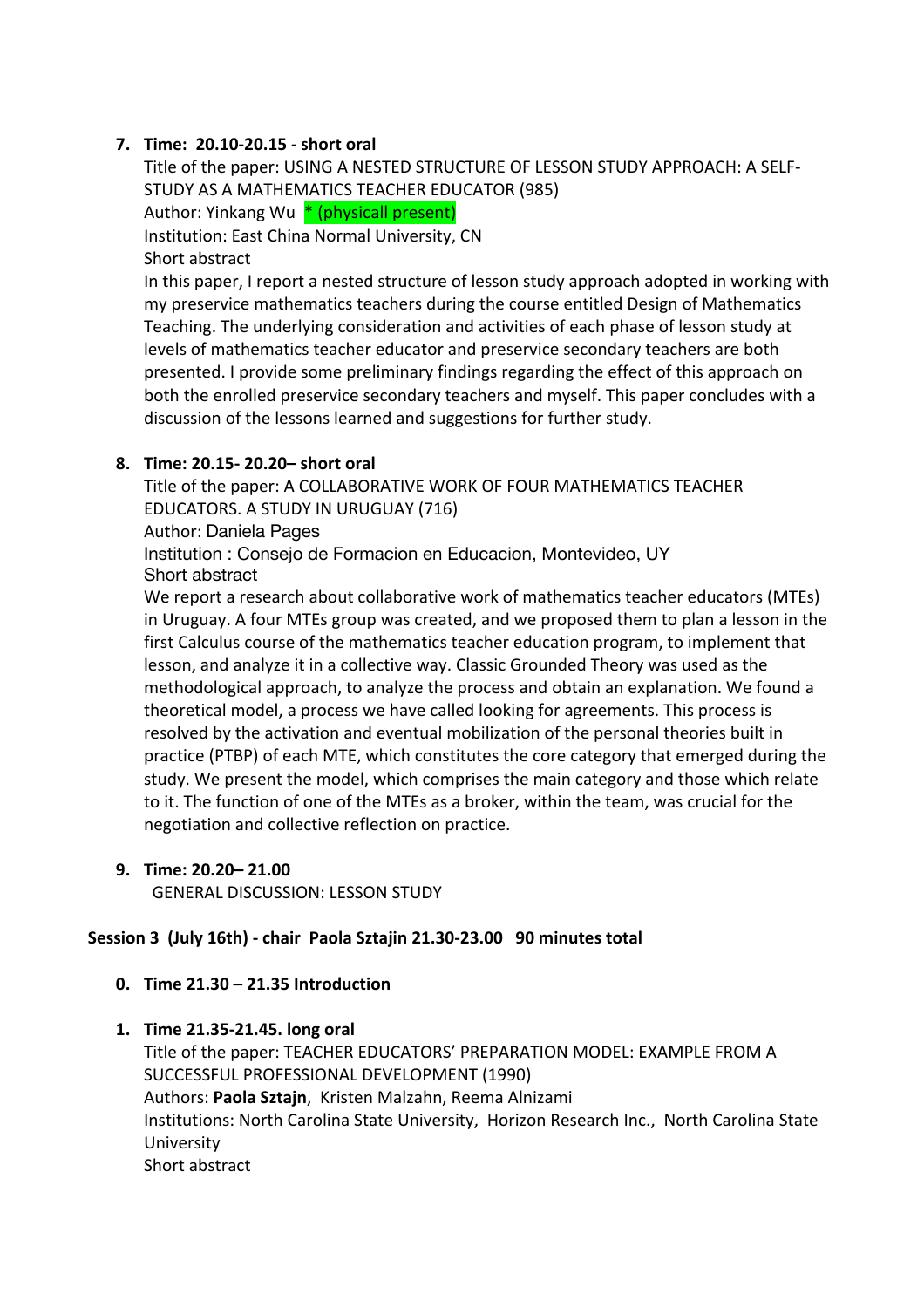We describe a model used to prepare mathematics teacher educators to facilitate a professional development (PD) program that has demonstrated it can be implemented with integrity and has also shown positive impact on elementary teachers' knowledge and practice. The work presented here contributes to the limited available research on how to support the professional preparedness of mathematics teacher educators for their work with teachers.

### **2. Time 21.45- 21.50**

**Discussion** 

# **3. Time 21.50-21.55 short oral**

Title of the paper: A COLLABORATIVE SELF STUDY OF TWO MATHEMATICS TEACHER EDUCATORS LEARNING AND GROWING AS CULTURALLY RESPONSIVE PEDAGOGUES Authors: **Lindsay Keaz**er, Kathleen Nolan (84)

Institutions: Sacred Heart University, CT, USA University of Regina, SK, Canada Short abstract

This paper presents a collaborative self-study of two MTEs developing our own culturally responsive pedagogies. As we teach mathematics education courses, we reflect on our efforts to enact a pedagogy that is responsive to the culture(s) and knowledge(s) of our students (i.e., prospective and practicing teachers). We address the question, "What do MTEs learn from attempts to grow and reflect on their own CRP?" We developed an MTE framework for growing CRP, which we apply to our practice for data collection and for further iterations of examining our CRP. In this paper, we present the framework and sample data, to illustrate how we are applying the framework in our self-studies on learning and growing as culturally responsive pedagogues.

# **4. Time 21.55– 22.00 – short oral**

Title of the paper: EXPLORING POWER AND OPPRESSION: A STUDY OF MATHEMATICS TEACHER EDUCATORS' PROFESSIONAL GROWTH (1659)

Authors: **Craig Joseph Willey**, Michael Richard Lolkus, Jill Newton, Troy Bell Institution : Indiana University-Purdue University Indianapolis, Indianapolis, US Short abstract

The training of mathematics teacher educators (MaTEDs) varies widely, with little guidance regarding the essential skills and knowledge necessary to tackle the fields looming challenges. Equitable access to, and engagement with, mathematics has surfaced as an elusive goal of math education organizations. MaTEDs, therefore, ought to identify and engage with resources that help them comprehend and confront systemic oppression and inequities. This article showcases the process and findings from an examination of MaTEDs professional growth as a result of engaging in a collaborative interrogation of critical texts outside of mathematics education. Findings suggest that this series of structured reading and dialogue led MaTEDs to develop a deeper understanding of the historical movements and events that created todays local and global status quos. Furthermore, MaTEDs could more readily make connections between macro-contexts of colonialism, violence and oppression, and the micro-manifestations of power and marginalization within mathematics education. Implications for future development of MaTEDs are discussed.

#### **5. Time 22.00 – 22.05 short oral**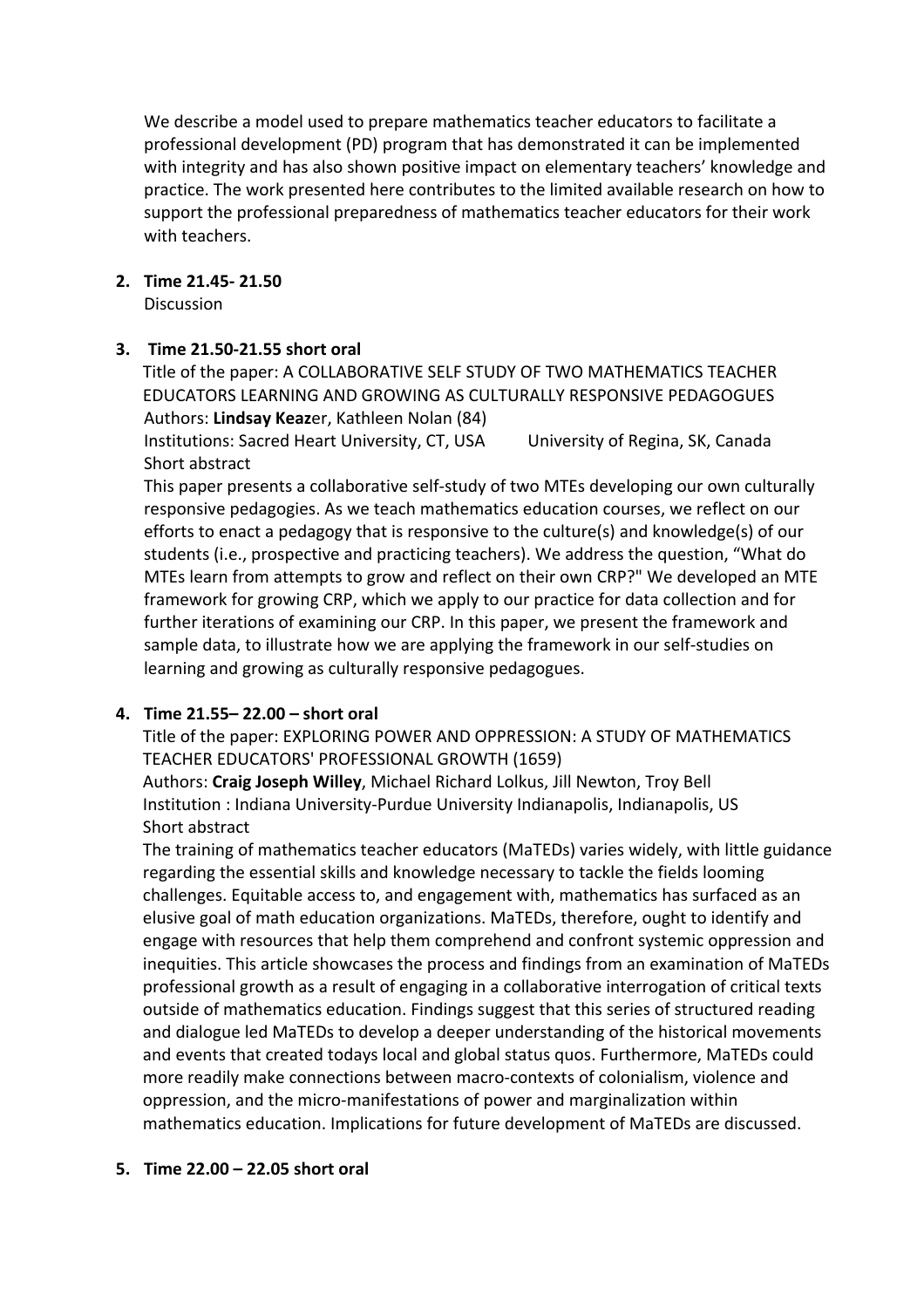Title of the paper: DIFFERING CONTEXTS AND TENSIONS MATHEMATICS TEACHER EDUCATORS EXPERIENCE IN CONTENT COURSES FOR ELEMENTARY PRESERVICE TEACHIERS (1216)

Authors: Author(s): **Hwa Young Lee,** Emily Miller, Travis Weiland, Tuyin An, Daniel Clark Institution : Texas State University, KR

Short abstract

Five mathematics teacher educators (MTEs) who teach mathematics content courses for elementary preservice teachers (ePTs) at institutions across the USA present the differing contexts in which they teach such courses. The goal of this paper is two-fold: (a) to foster discussion in the MTE community about the different conditions in which MTEs operate and the different tensions they experience due to these conditions, and (b) to highlight the need for more research considering how to support MTEs in preparing ePTs to teach mathematics. Specifically, the sequencing and integration of content and pedagogy, content coverage and mathematical rigor, and interactions with ePTs views and prior experiences in learning mathematics are explored from the perspective of MTEs. Related literature and future directions for research that could support MTEs are suggested.

# **6. Time 22.05 – 22.15**

Discussion of the first short orals of the day

# **7. Time 22.15 – 22.20 short oral**

Title of the paper: DEVELOPING MATHEMATICS EDUCATION LEADERS IN SCHOOLS IN GUATEMALA AND IMPLICATIONS FOR WORK IN OTHER COUNTRIES (1613) Author: Author(s): Chadd McGlone Institution : Teachers2Teachers Global, Chapel Hill, US Short abstract

Rural mathematics teachers in developing countries frequently begin their careers with limited training, both pedagogically and mathematically. Taught through teacher-centered, chalk and talk strategies, these teachers utilize similar strategies with their students. Consequently, students in these classrooms perform below standards. Starting in Guatemala, Teachers2Teachers Global has developed and implemented teacher training strategies that are rooted in the best practices in mathematics education.

# **8. Time 22.20-22.25 short oral**

Title of the paper. TRANSITIONING BETWEEN DIFFERENT IDENTITIES: HOW THE DIFFERENT POSITIONS ASSUMED BY THE MATHEMATICS TEACHER EDUCATOR IMPACT THEIR PRACTICE (1726)

Authors: **Natalia Ruiz**, Nicole Fuenzalida & Luz Valoyes-Chávez

Institutions: Center for Mathematical Modeling & Center for Advanced Research in Education- University of Chile

Short abstract

A critical challenge to scale up professional development programs is the education of facilitators able to replicate its core aspects and to adapt them to new school contexts. Little is known about the knowledge and abilities required for facilitators to recreate the fundamental principles of PDs in new and unfamiliar school contexts and to fully respond to mathematics teachers' needs. An issue widely identified in the current literature. In this paper we explore the processes through which a novice facilitator navigates between teachers' and facilitators' identities. We pay particular attention to contextual aspects that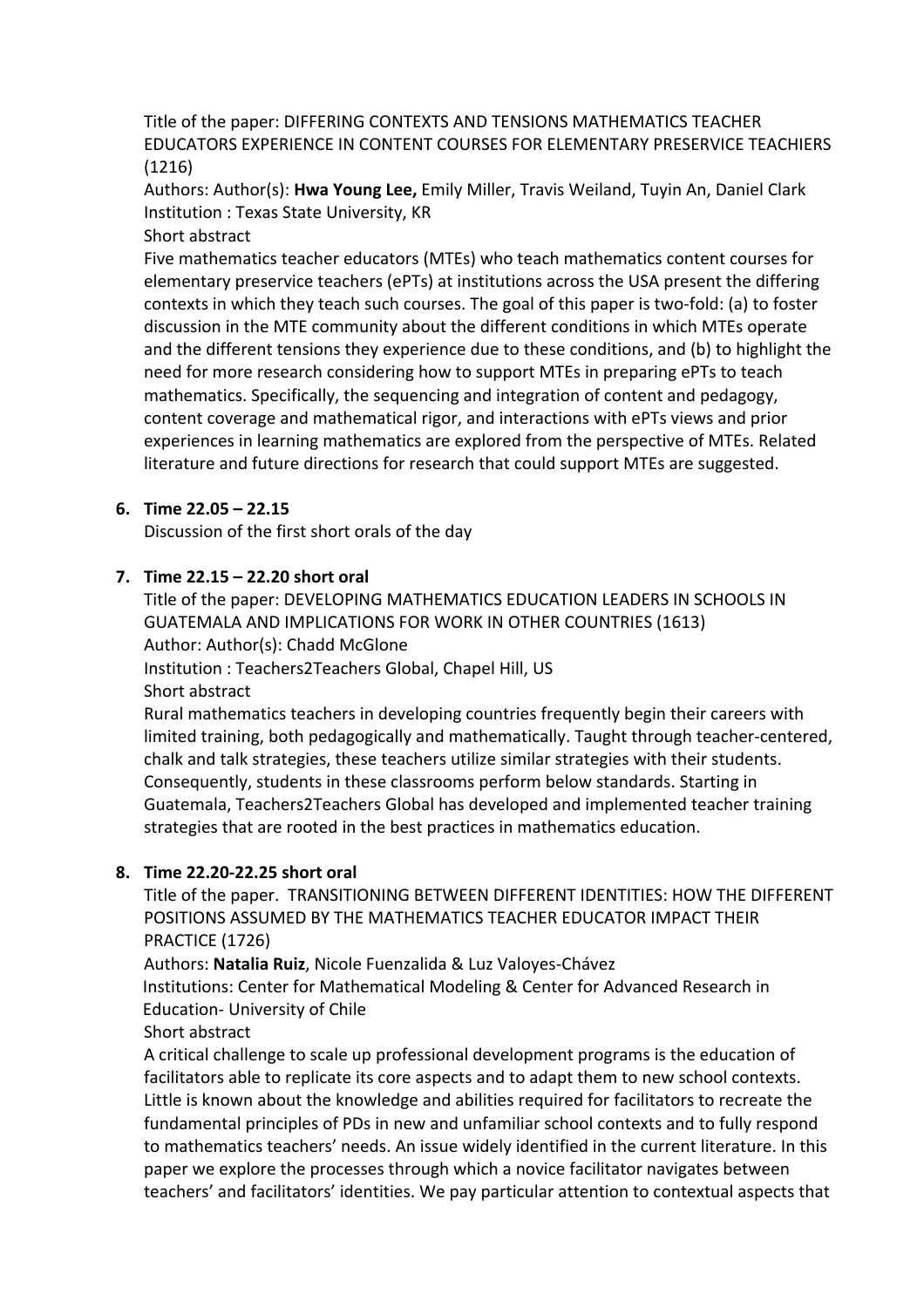trigger changes between such identities. To do so, we adopt Darragh's (2016) notion of identity as a performance and Halls' (1996) notion of processes of identification. Our results indicate that to faithfully and flexibly replicate PDs it is critical to understand the processes of identification experienced by novice facilitators as part of their process of learning. Becoming a facilitator not only imply to know mathematics and pedagogy better but to reconcile different performances and stories.

# **9. Time 22.25- 22.30 . Short oral**

Title of the paper: MATHEMATICS TEACHER EDUCATORS AS ROLE MODEL: INTENTIONS AND STRATEGIES (952)

Authors: **Helena Montenegro**, Salomé Martínez, Francisco Rojas

Pontificia Universidad Católica de Chile, Center for Mathematical Modeling, Universidad de Chile and UMI CNRS

# Short abstract

This study reports phenomenographic research which aimed to explore the approaches to modeling held by mathematics teacher educators. Data were collected through semistructured interviews conducted face-to-face with fifteen mathematics teacher educators working in three Chilean primary initial teacher education programs. The analysis identified four approaches to modeling, ranging from performing pedagogical activities and interactions to developing teaching practices linked to the school classroom. These findings have implications for both practice and research. We recommend continuing the study on this topic for improving the teaching practices enacted by mathematics teacher educators.

# **10. Time 22.30-22.35 short oral**

Title of the paper: EXPERIENCE OF LEARNING TO TEACH MATHEMATICS: WHAT DO PROSPECTIVE TEACHERS LEARN FROM THEIR MATHEMATICS TEACHER EDUCATORS**?(897)** Authors : **Francisco Rojas**, Helena Montenegro, Flavio Guiñez, Marco Catalán & Valentina Giaconi

Institutions: Pontificia Universidad Católica de Chile, Universidad de Chile, Universidad de O´Higgins

Short abstract

This study reports on part a Self-Study aimed to investigate the challenges of two Chilean mathematics teacher educators when teaching how to teach mathematics. In particular, we explored the prospective teachers' perceptions of the teaching practices enacted by their mathematics teacher educators. Data were collected through focus groups and analyzed using thematic analysis. The results showed that prospective teachers identified collaborative work as a meaningful way of teaching mathematics. Furthermore, they recognized that the teaching strategies orchestrated through the lessons contributed to a deeper understanding of the mathematical concepts discussed. We conclude that prospective teachers look at the mathematics teacher educators as a role model and would replicate some of their teaching practices when they become schoolteachers.

# **11. Time 22.35 – 22.40**

Title of the paper**:** NARRATIVES OF MATHS TEACHERS: STUDENTS & TEACHER RATIO IN MATHEMATICS CLASSES IN PRIVATE SCHOOLS (1187) Author**:** Sagar Dahal Institution : The Celebration Co - Ed College/ Kathmandu University School of Education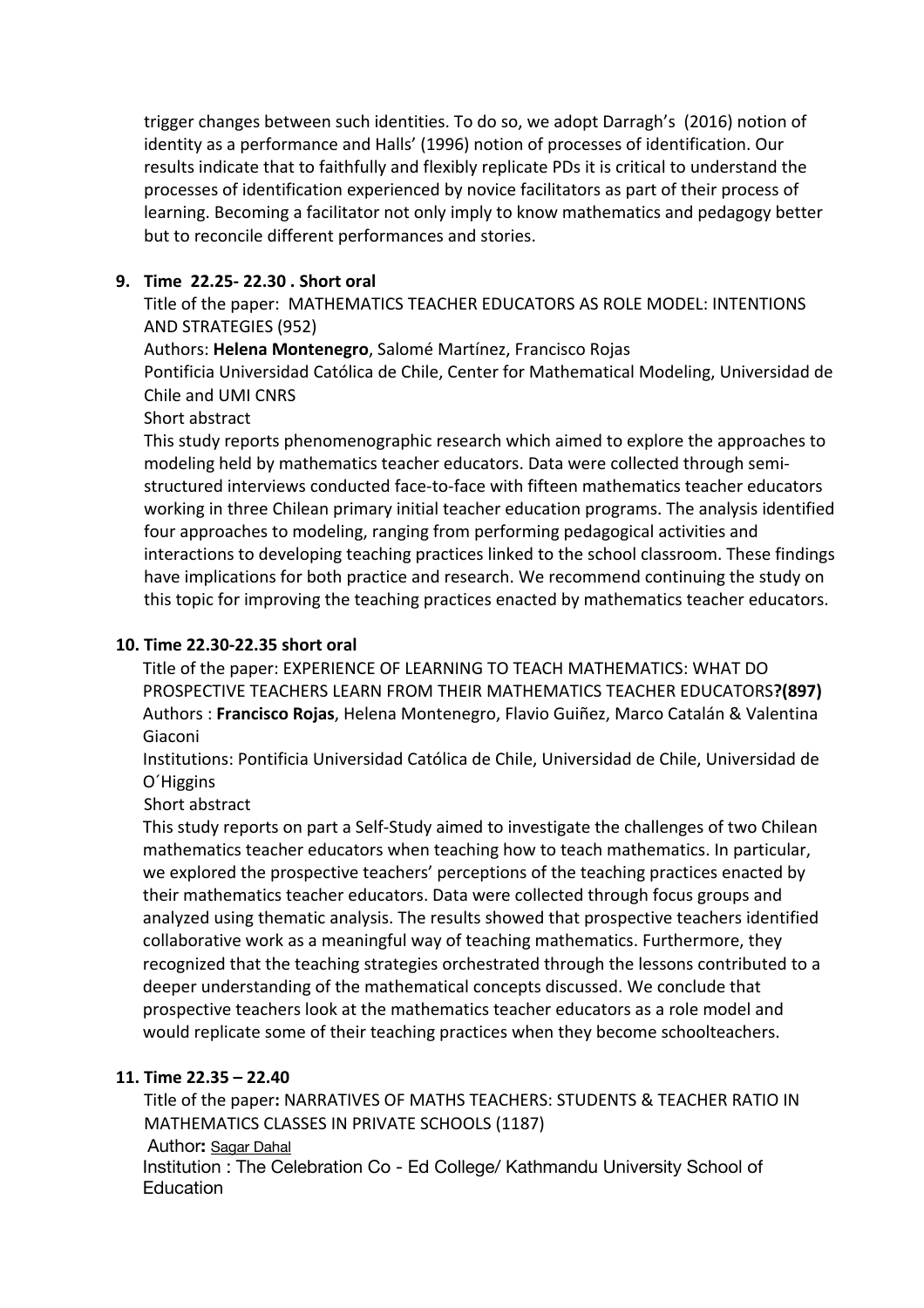### Short abstract.

Student–teacher ratio is the number of students who attend a school or university divided by the number of teachers in the institution. The paper aims at exploring the experiences of private school head teachers regarding the student and teacher ratio in the classroom of mathematics. The research problem of this paper was to know the practices of class size with student teacher ratio in private school in the context of kathmandu district with academic performances in mathematics. The school maths teachers' were the research participants. Two maths teachers' stories were collected which were in narrative form, thus qualitative approach with narrative inquiry as research paradigm was used in this paper. Their stories were collected for knowing the gain and pain of the classroom with larger number of student and smaller number of students '.the base line for the student and teacher ratio was from 24 to 30 students. By reading this paper, the researcher identifies the gain and pain story of different size classes.

# **12. Time 22.40-23.00**

General discussion of the short orals

### **Session 4 (July 17th) - chair Bartolini Bussi. 90 minutes total (21.30-23.00)**

### **0. Introduction**

### **1. Time. 21.35-21.40 short oral**

Title of the paper: INTEGRATED MATHEMATICS TEACHER EDUCATORS' PROFESSIONAL DEVELOPMENT PROGRAM (1830)

Authors: **Haw-Yaw Shy**, Ting-Ying Wang, Yen-Ting Chen,

Chi-Tai Chu, Chen-Ju Pai, Mei-Hsien Chen

Institutions: National Changhua Normal University, National Taiwan Normal University(\*\*), National Taichung University of Education(\*\*\*), Liuqiu Junior High School(\*\*\*\*) Short abstract

This paper is to report a four-year nation-wide professional development(PD) program called "New Horizon of Mathematics (NHM)" in Taiwan. The goal of the project is to provide a system of resources for PD including a list of mathematics teacher educators. The team members of the study are mathematics teacher educators (MTEs) including professors in teacher preparation institutions, mathematicians in mathematics departments of universities, experienced in-practice teachers and facilitators from local administration. The study, in the action research design paradigm, is carried out in two stages: in the first stage, for one year, all the MTEs met twice a month to clarify both CK and PCK of grade from 1st to 9th, and to produce teaching materials to testify the findings in the meeting. In the second stage, for three years, according to the data collected in the first stage, a series of professional developing booklets is developed as the course package for in-service teachers' professional development workshop. Data are primarily collected from the questionnaire administered in the workshop. The findings indicate that all MTEs and in-service teachers participating in the study have a great transformation on the understanding of CK and PCK and some satisfactory results on mathematics teacher education are obtained. The details will be elaborated.

# **2. Time 21.40-21.45 short oral**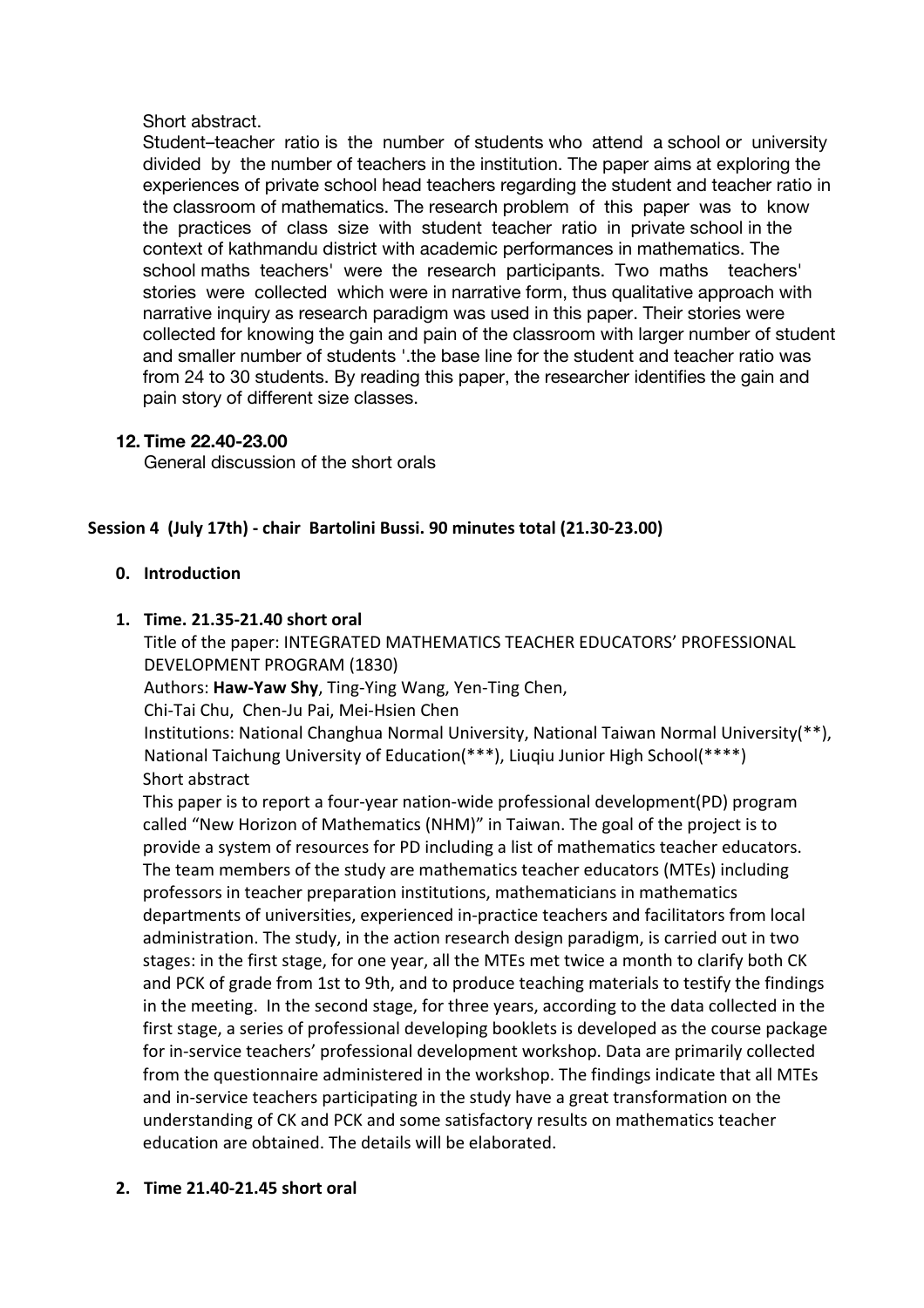Title of the paper: TALKING ACROSS PROFESSIONAL COMMUNITIES: TEACHER EDUCATOR COMPETENCIES IN MATHEMATICS AND IN TECHNOLOGY (1725) Authors: **Cengiz Alacaci**, Bulent Cetinkaya, Ayhan Kursat Erbas Institutions University of Agder Middle East Technical University Short abstract.

This paper has two purposes. First, we report the findings from a project aimed to develop a framework of competencies for mathematics teacher educators by using a Delphi approach. Second, we compare those with Teacher Educator Technology Competencies (Foulger, Graziano, Schmidt-Crawford, and Slykhuis, 2017), a framework developed for teacher educators of all subject specialties, in terms of contents and emphasis. The comparison is done from the perspective of technology competencies. The paper aims to contribute to the discourse on the nature of teacher educator competency frameworks, identify areas of variances, and suggest possible reasons as well as inherent tensions underlying efforts in trying to understand complex professional fields such as teacher education.

# **3. Time. 21.45 – 21.50 short oral**

Title of the paper: MATHEMATICS TEACHER EDUCATORS' KNOWLEDGE FOR DESIGNING ONLINE PROFESSIONAL DEVELOPMENT (999)

Author: Dinglei Huang

Institution: Independent Researcher

Short abstract.

Reliance on online media in providing educational opportunities has gained tremendous momentum in mathematics education. The genre of studies that explore pedagogical practices of mathematics teacher educators in the online environment is still in infancy. In this work, I examined pedagogical practices of mathematics teacher educators who provide online professional education programs for prospective and practicing mathematics teachers to unpack mathematics teacher educators' knowledge. Three MTEs' knowledge structure was analyzed using teacher educator knowledge tetrahedron. Cross case analysis revealed knowledge that was specific for MTEs' decisions about online mathematics teacher educating.

# **4. Time. 21.50-21.55 – short oral**

Title of the paper. MATHEMATICS TEACHERS' PROFESSIONAL NOTICING IN TEACHING OF INVERSE FUNCTIONS AND GRAPHS IN GRADE 12 (1445)

Author: Annie Mamoretsi Kgosi,

Institution: University of the Witwatersrand, South Africa

Short abstract

This paper discusses Mathematics Teachers' professional noticing in the teaching of inverse functions and graphs in Grade 12 in South Africa. The notion of 'professional teacher noticing' becomes key in teaching due to teacher's interpretation of events becoming a challenge in a mathematics classroom (Davis, 1996). As a result, the paper looks deeper in how professional noticing can be used to provide assistance for teachers' to notice learner(s) mathematical thinking and how to interpret their mathematical understanding while learning inverse functions and graphs. Qualitative research approach was used to conduct this study, data collection method used was the self - study using video recording of the lessons. In addition, Grade 12 pre and post – tests were used to determine their mathematical thinking and interpretation of their understanding of inverse functions. For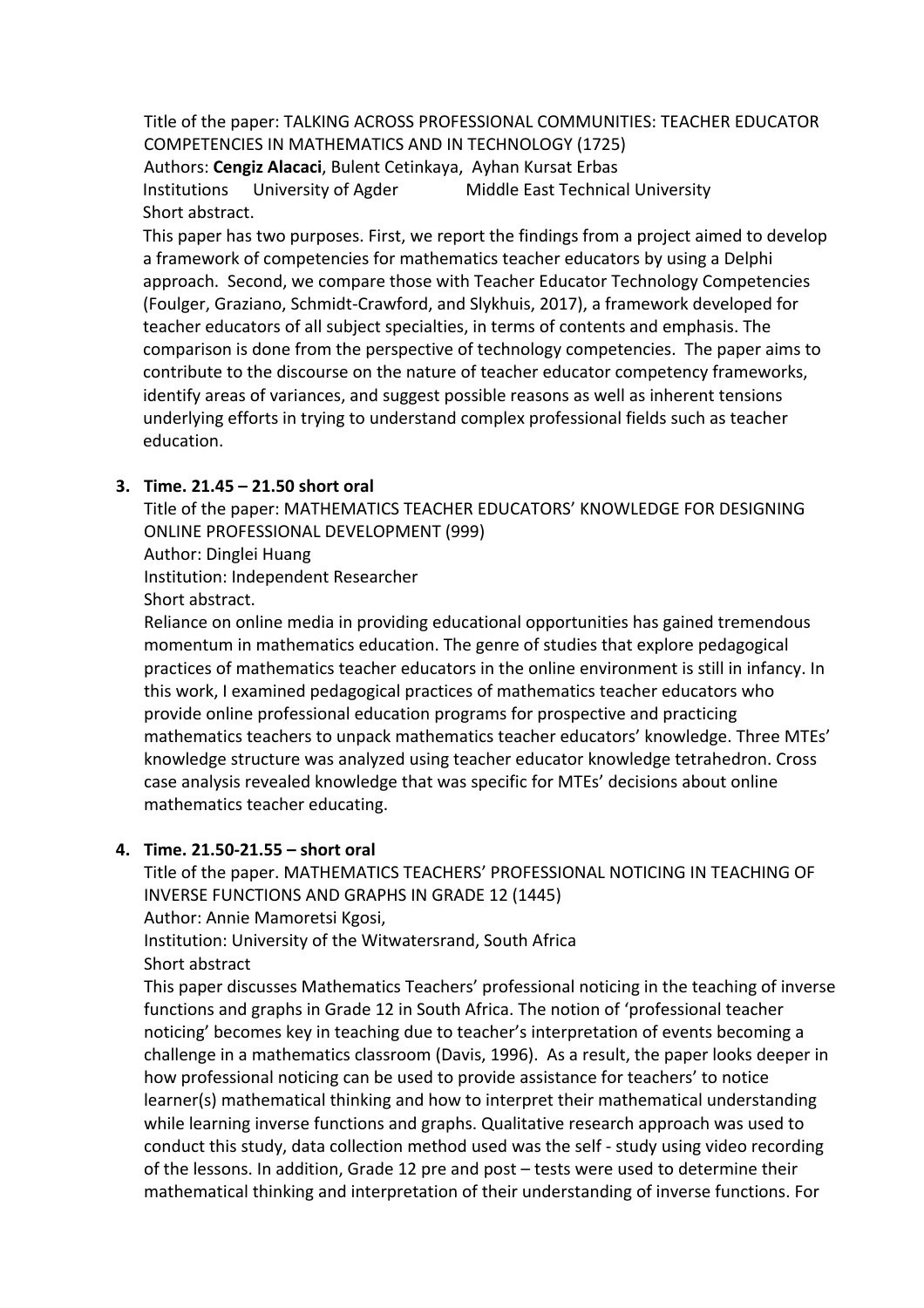the study, I have adopted Davis (1996, 1997) framework of evaluative and interpretive listening as an important conceptual tool that can be embedded into the study of 'professional noticing'. The study established that implementation of professional noticing in teaching practices was key to minimizing Grade 12 challenges of learning inverses functions. As a result, Grade 12 performance in inverse functions and graphs will be improved.

### **5. Time 21.55 – 22.05**

Discussion of the first papers

### **6. Time. 22.25-22.30 short oral**

Title of the paper: EXAMINING TEACHER EDUCATOR NOTICING DURING REHEARSALS OF TEACHING: A FOCUS ON ATTENDING (1180) Author: Marta Kobiele Institution: McGill University

Short abstract

Rehearsals of teaching have been advocated as a means for supporting pre-service teachers to develop practices connected to general principles of teaching. The teacher educator facilitating the rehearsal plays a key role in supporting such learning opportunities. When facilitating rehearsals, the teacher educator must determine when and how to interject to support the pre-service teacher. This requires teacher educators to notice moments in the pre-service teachers' teaching for interjection. In this paper, I present an analysis of four teacher educators' noticing when facilitating rehearsals of one instructional activity – quick images. Using video-based interviews with each of the teacher educators, I identified eight aspects within rehearsals that they attended to. These results provide an initial framework for future research in this area.

# **7. Time. 22.30-22.35 short oral**

Title of the paper: MATHEMATICS TEACHER EDUCATOR CARE AND QUESTIONING IN MATHEMATICS METHODS EARLY FIELD DEBRIEFING DISCUSSIONS (892) Authors: Signe Kastberg Lizhen Chen **Sue Ellen Richardson** Mahtob Aqazade Institution: Purdue University

Short abstract

Characterizing mathematics teacher educators' (MTEs') questioning helps gain insight into MTE practices. In this study, we examined how caring-relations influenced MTE questioning practice in the context of debriefing discussions with prospective teachers (PTs) during early-field experience linked to a mathematics methods course. Using selfstudy methodology, we constructed narratives of MTE-PT caring-relations from three PTs' course artefacts, an MTE's written feedback, and interviews with PTs. We analyzed debriefing discussions between the MTE and PTs for shifts in objects of interest. Findings revealed that the MTE's ability to maintain focus on the PTs' objects of interest was informed by the MTE's feelings of reciprocal care. This finding underscores the importance of investigating the origins of MTE's questioning in relation to PTs' actions.

#### **8. Time 22.35-22.40**

Title of the paper: UN/INTELLIGENT WAY TO PROFESSIONAL DEVELOPMENT OF MATHEMATICS TEACHERS: A CASE FROM NEPAL (1243) Author: Amrit Bahadur Thapa,